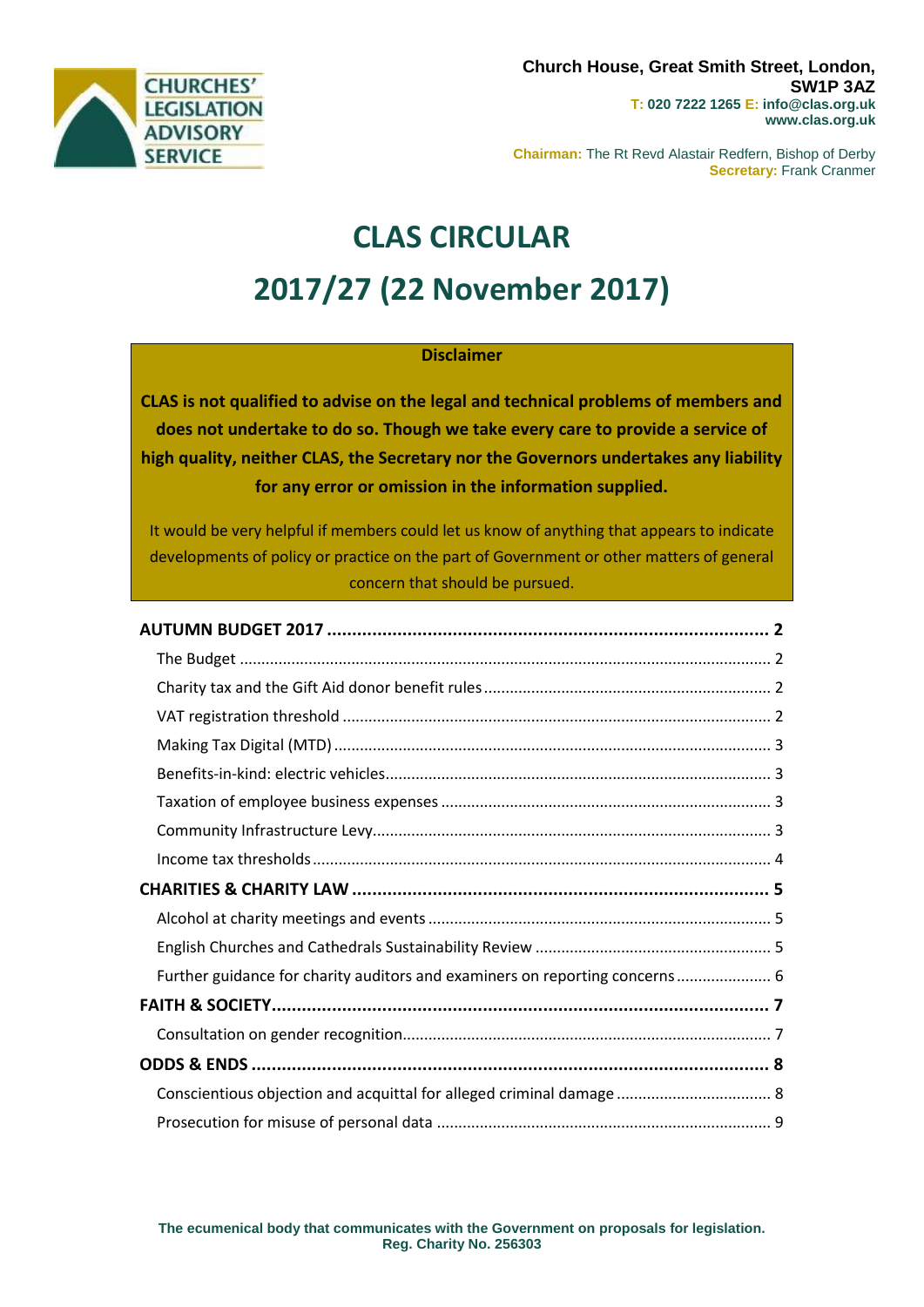# <span id="page-1-0"></span>**AUTUMN BUDGET 2017**

**For information**

#### <span id="page-1-1"></span>**The Budget**

There was relatively little in the Autumn Budget of likely concern to CLAS members *as organisations*; however, some of the following may be of interest

#### <span id="page-1-2"></span>**Charity tax and the Gift Aid donor benefit rules**

Following the review of the Gift Aid donor benefit rules, in order to simplify the rules for charities *the current three monetary thresholds will be reduced to two*, while all existing extrastatutory concessions will be legislated. Changes will come into effect from April 2019.

The current donor benefit limits (the "relevant value test") is a set of monetary thresholds that determine the value of benefits that charities may give to donors as a consequence of a donation and still claim Gift Aid on that donation:

- For donations up to £100, the value of the benefit can equate to a total of 25% of the donation.
- For donations between £100 and £1,000, the value of benefits is capped at £25.
- For donations over £1,000, the value of the benefit can equate to a total of 5% of the donation, up to a maximum annual benefit value of £2,500.

Under the intended reform, donors will be no worse off in terms of the value of benefits that charities can offer them because the new limits will be, for every eligible donation, at least as generous as the current limit.

Under the new limits, the benefit threshold for the first £100 of the donation will remain at 25% of the amount of the donation. For larger donations, charities can offer an additional benefit to donors up to 5% of the amount of the donation that exceeds £100.

Obviously, the activities of very few church congregations (if, indeed, of any) engage the donor benefit rules – but it is possible that the activities of some wider religion-based charities might do so.

## <span id="page-1-3"></span>**VAT registration threshold**

The Office of Tax Simplification's report, *[Value Added Tax: Routes to Simplification](https://www.gov.uk/government/uploads/system/uploads/attachment_data/file/657215/Value_added_tax_routes_to_simplification_print.pdf)*, which was published earlier in November, pointed out that the UK's £85,000 VAT registration threshold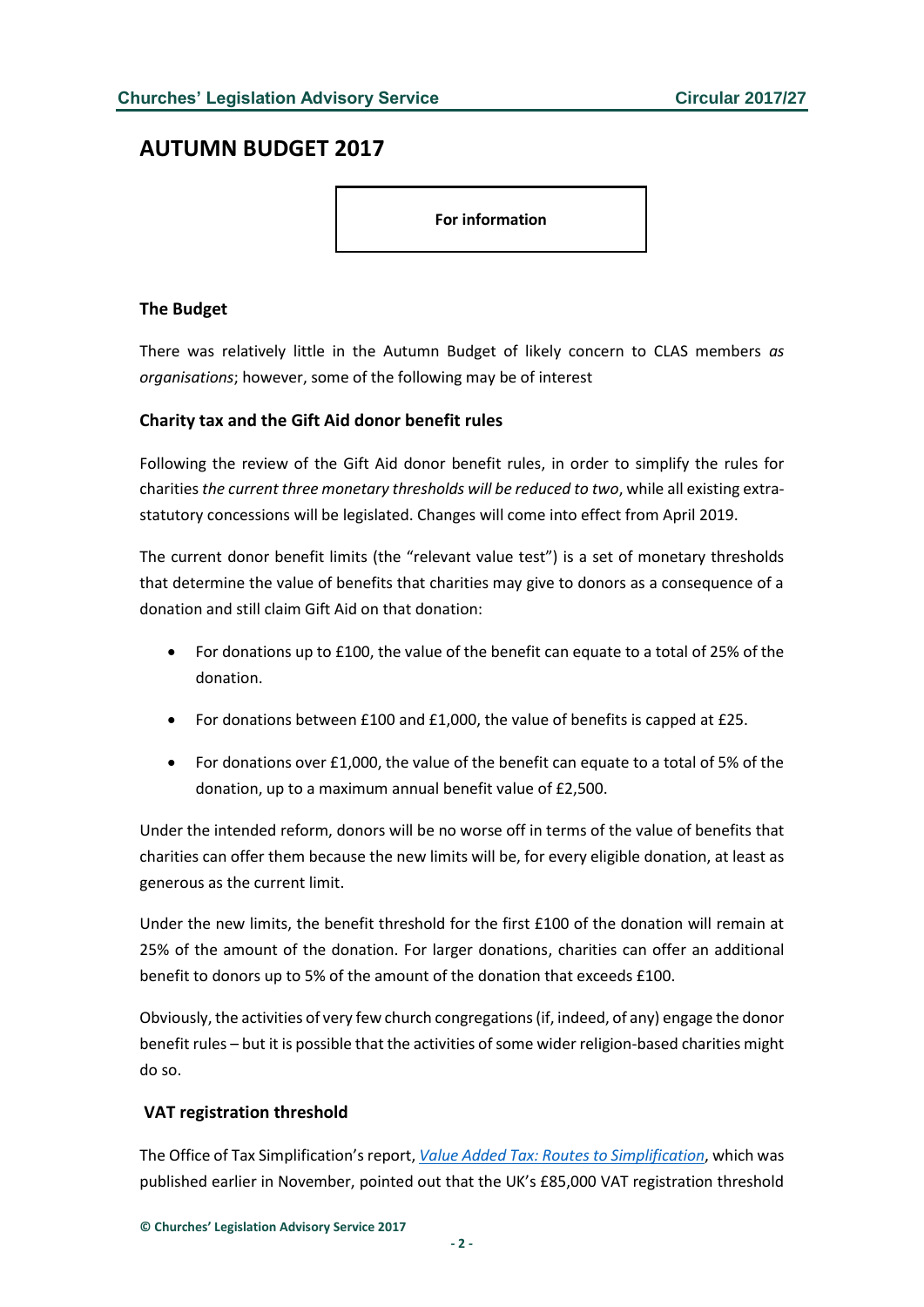is the highest in the EU – where the average is £20,000 – and the highest general threshold in the OECD. It suggested that, though the high UK threshold was often seen as a tax simplification measure because most businesses can operate without needing to be registered for VAT, there was clear evidence that it was having a distortionary impact on business growth and activity.

It was expected that the Chancellor might announce a reduction in the threshold; instead, however, he announced that the Government will consult on the design of the threshold and, in the meantime, *will maintain it at the current level of £85,000 for two years from April 2018*.

## <span id="page-2-0"></span>**Making Tax Digital (MTD)**

As announced in July and legislated for in the Finance (No. 2) Act 2017, no business will be mandated to use MTD until April 2019. Only those with turnover above the VAT threshold will be mandated at that point, and then only for VAT obligations. The scope of MTD will not be widened before the system has been shown to work well, and not before April 2020 at the earliest.

## <span id="page-2-1"></span>**Benefits-in-kind: electric vehicles**

From April 2018, there will be no benefit-in-kind charge on electricity that employers provide to charge employees' electric vehicles.

## <span id="page-2-2"></span>**Taxation of employee business expenses**

Following the call for evidence published in March 2017, the government will make several changes to the taxation of employee expenses:

Self-funded training – The government will consult in 2018 on extending the scope of tax relief currently available to employees and the self-employed for work-related training costs.

Guidance and claims process for employee expenses – HMRC will work with external stakeholders to improve the guidance on employee expenses, particularly on travel and subsistence and the process for claiming tax relief on non-reimbursed employment expenses.

## <span id="page-2-3"></span>**Community Infrastructure Levy**

The Government has announced that it will encourage local authorities to **explore the introduction of a Strategic Infrastructure Tariff**, in addition to the Community Infrastructure Levy (CIL), supported by appropriate governance arrangements. These approaches will require developers to baseline their contributions towards infrastructure into the values they pay for land.

DCLG is to launch a consultation with detailed proposals on the following measures: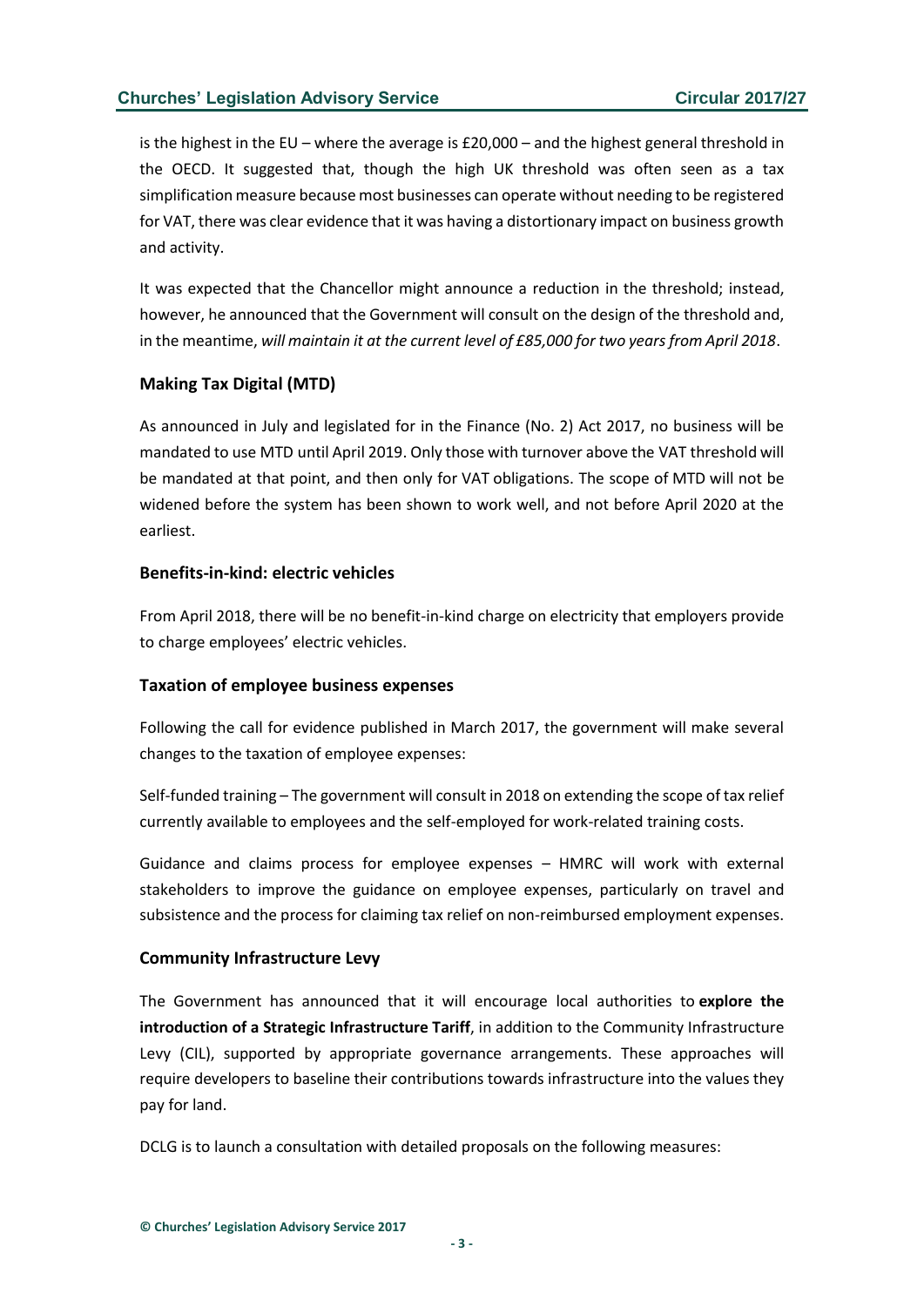- removing restriction of Section 106 pooling towards a single piece of infrastructure where the local authority has adopted CIL, in certain circumstances such as where the authority is in a low viability area or where significant development is planned on several large strategic sites;
- speeding up the process of setting and revising CIL to make it easier to respond to changes to the market. This will include allowing a more proportionate approach than the requirement for two stages of consultation and providing greater clarity on the appropriate evidence base. This will enable areas to implement a CIL more quickly, making it easier to set a higher 'zonal CIL' in areas of high land value uplift, for example around stations;
- allowing authorities to set rates which better reflect the uplift in land values between a proposed and existing use. Rather than setting a flat rate for all development of the same type (residential, commercial, etc.), local authorities will have the option of a different rate for different changes in land use (agricultural to residential, commercial to residential, industrial to residential);
- changing indexation of CIL rates to house price inflation, rather than build costs, to reduce the need for authorities to revise charging schedules and ensure that CIL rates keep up with general housing price inflation (and if prices fall, rates will fall too); and
- giving Combined Authorities and planning joint committees with statutory planmaking functions the option to levy a Strategic Infrastructure Tariff (SIT) in future, in the same way that the London Mayoral CIL is providing funding towards Crossrail: the SIT would be additional to CIL and viability would be examined in public.

This is an issue that has been of concern to CLAS ever since the original proposal for a Planning Gain Supplement (PGS) was first floated over ten years ago – and one on which we and the Charities' Property Association fought successfully for a charity carve-out. We shall be monitoring developments closely and may have to repeat the arguments all over again – for the third time.

#### <span id="page-3-0"></span>**Income tax thresholds**

From April 2018, the personal allowance will rise to £11,850 and the higher rate tax threshold to £46,350.

[Source: CLAS Summary – 22 November]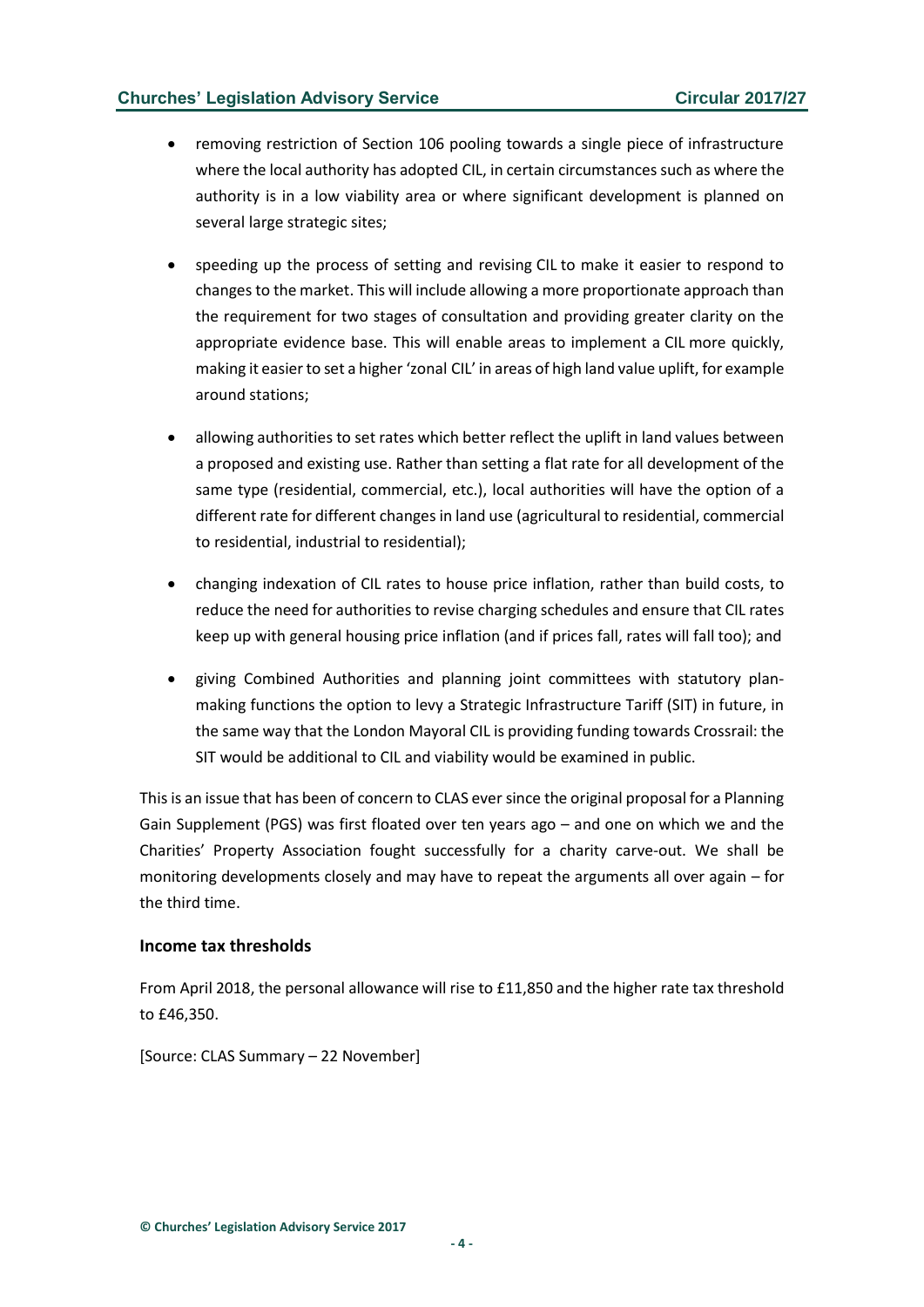# <span id="page-4-0"></span>**CHARITIES & CHARITY LAW**

#### <span id="page-4-1"></span>**Alcohol at charity meetings and events**

**For information**

The Charity Commission has recently tweeted to remind charities in England and Wales about its [guidance](http://www.gov.uk/guidance/alcohol-at-charity-meetings-and-events) on how to follow the law if selling alcohol at a charity event, including on when tax needs to be paid.

A charity can sell alcohol as refreshment at an event or activity that it is running in direct connection with its charitable aims, provided that:

- the event is directly related to the charity's aims, *as they appear in its governing document*;
- the bar is only open because the charity activity is happening; and
- only guests, participants or spectators at the event use the bar.

A charity may need to pay tax on the profits from trading from selling alcohol if the event is not directly related to its aims. This would also be the case if the alcohol were sold in order to raise funds, or in other ways that are not directly connected to the charity's aims.

The guidance goes on to detail some of the risks associated with selling alcohol at events, which trustees must take into consideration. It also details the process for obtaining an alcohol licence from a local authority, which is required to sell alcohol at an event.

[Source: Charity Commission – 9 November]

#### <span id="page-4-2"></span>**English Churches and Cathedrals Sustainability Review**

**For information**

On Wednesday 15 November, Lord Beith received an answer to an [oral question](hansard.parliament.uk/lords/2017-11-15/debates/787C3B9F-73B0-46D8-A774-D8079E693DF6/Debate) in the Lords asking when the Government expects to receive the report of the English Churches and Cathedrals Sustainability Review which was announced in 2016.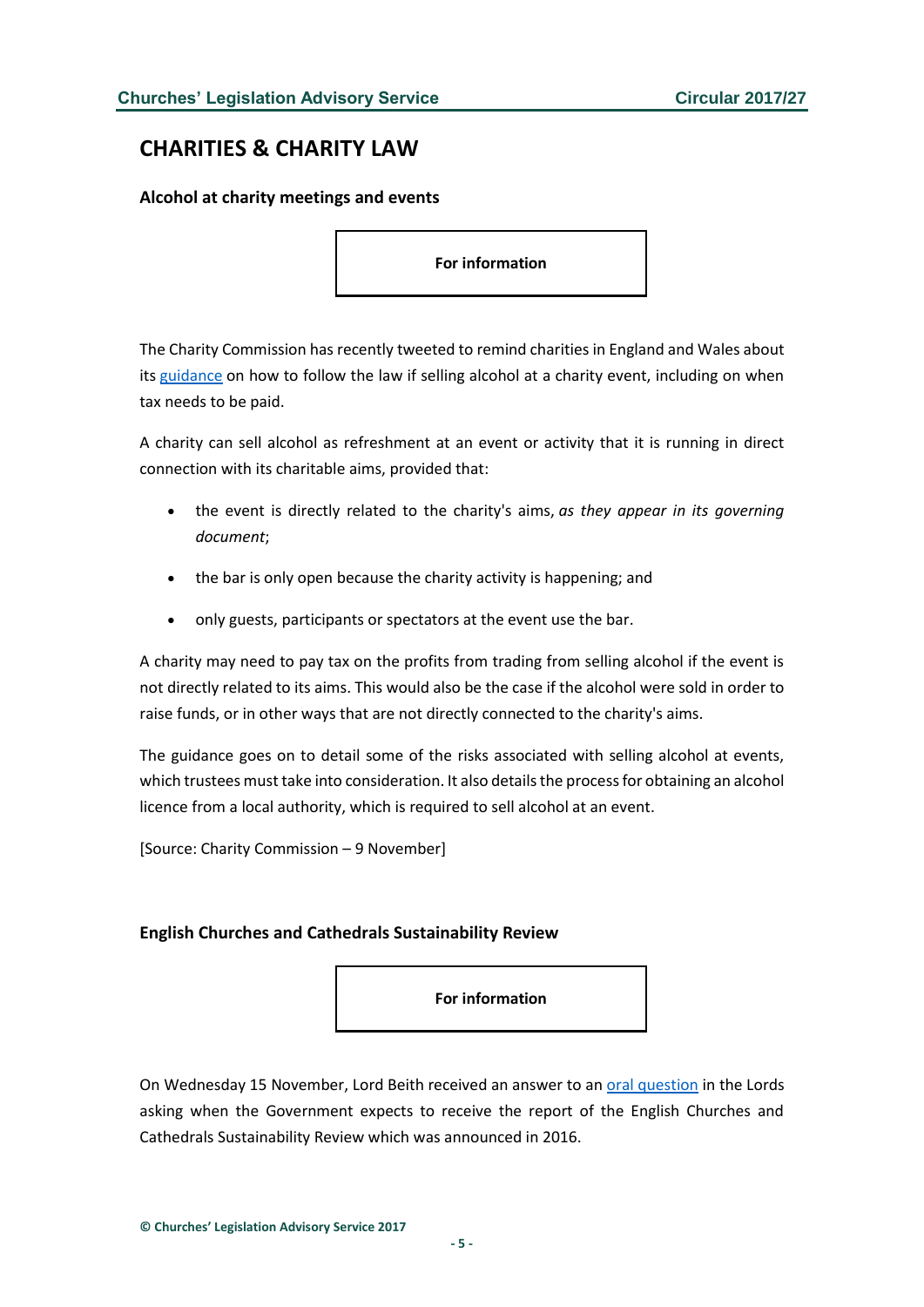Lord Ashton of Hyde, Parliamentary Under-Secretary of State at DCMS replied that he understood that the Chair and the Review Panel were currently finalising their report and recommendations in consultation with key stakeholders and it was hoped that they would submit the report to the Chancellor and the Secretary of State for DCMS before the end of the year.

[Source: Lords *Hansard* – 15 November]

#### <span id="page-5-0"></span>**Further guidance for charity auditors and examiners on reporting concerns**

**For information**

The charity regulators – CCEW, CCNI and OSCR – have issued a joint publication, *[Reporting of](https://www.gov.uk/government/uploads/system/uploads/attachment_data/file/661393/Reporting_of_relevant_matters_of_interest_to_UK_charity_regs_211117.pdf)  [relevant matters of interest to UK charity regulators](https://www.gov.uk/government/uploads/system/uploads/attachment_data/file/661393/Reporting_of_relevant_matters_of_interest_to_UK_charity_regs_211117.pdf)*, in which they urge auditors and independent examiners to be more proactive about reporting concerns that may arise during their examination of charity accounts:

"The charity regulators have published separate guidance about the matters of material significance that **must** be reported as a legal duty. Auditors and independent examiners should ensure that they have read that guidance and understand it so that they can confidently meet their legal duty to report where required.

This document provides examples of the matters that **may** be reported to the charity regulators. These are not the same as the matters of material significance, which are serious and must always be reported. Relevant matters are those matters that auditors and independent examiners consider are significant but are not listed as matters of material significance. The charity regulators will still be interested in such significant matters and so we encourage auditors and independent examiners to report them."

Their basic message is, "If in doubt, report it".

[Source: Charity Commission – 22 November]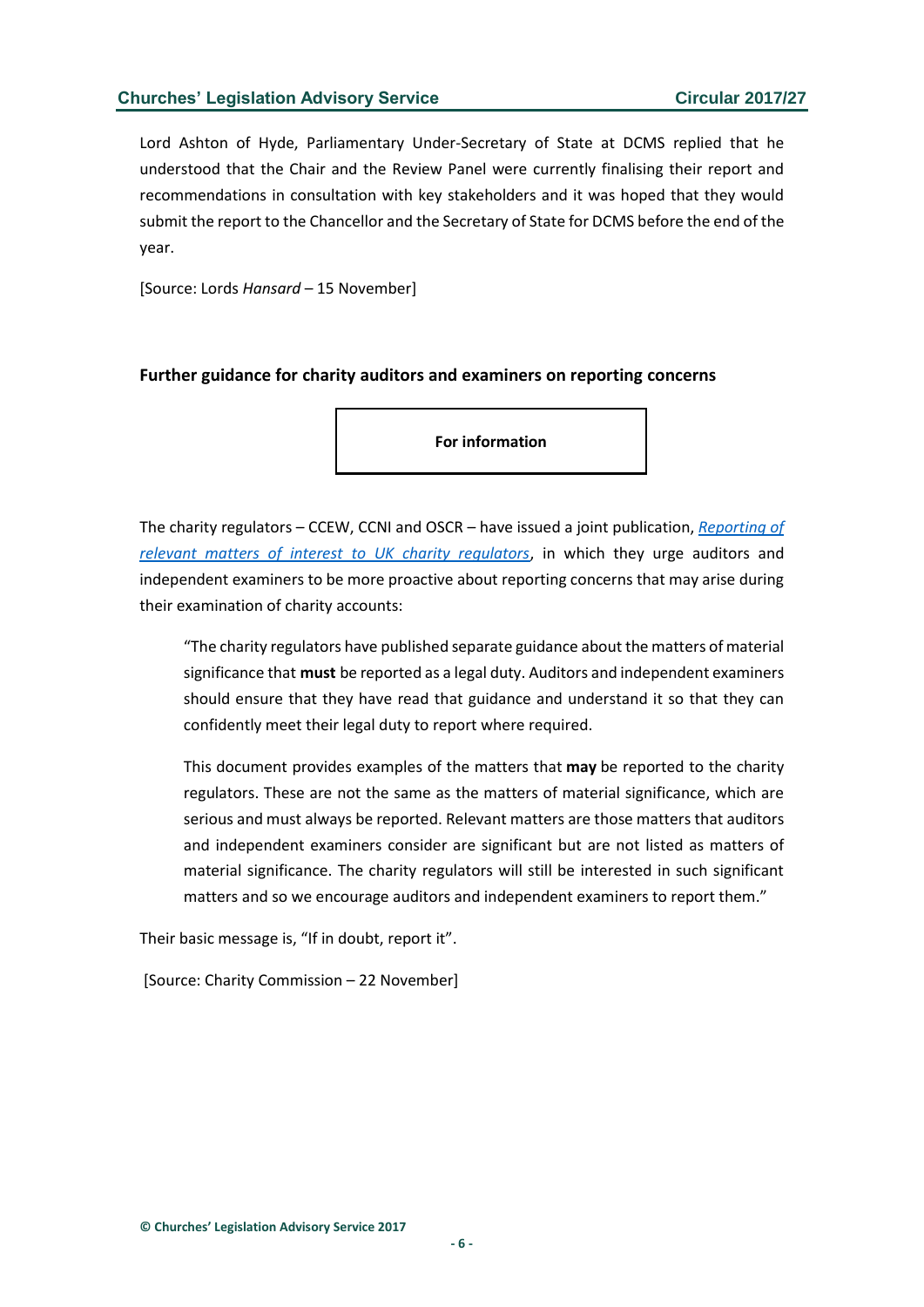# <span id="page-6-0"></span>**FAITH & SOCIETY**

#### <span id="page-6-1"></span>**Consultation on gender recognition**

**For information**

The Scottish Government has published a [Review of the Gender Recognition Act 2004: A](https://consult.gov.scot/family-law/review-of-the-gender-recognition-act-2004/user_uploads/sct1017251758-1_gender_p4--3-.pdf)  [Consultation.](https://consult.gov.scot/family-law/review-of-the-gender-recognition-act-2004/user_uploads/sct1017251758-1_gender_p4--3-.pdf)

The Gender Recognition Act 2004 allows transgender people to apply to the Gender Recognition Panel to obtain legal recognition of their acquired gender. Though the 2004 Act extends across the United Kingdom, gender recognition is a devolved matter within the legislative competence of the Scottish Parliament.

The Scottish Government believes that the requirements in the 2004 Act are too intrusive and onerous and need to be reformed and simplified. Its proposals include removing requirements for applicants to provide medical evidence and to have lived in their acquired gender for two years before applying. Some requirements would remain, such as applicants having to provide a statutory declaration to confirm they fully understand the implications of their application and intend to live in their acquired gender for the rest of their lives.

The Scottish Government also intends to consult separately later in the year on how it should address the issues experienced by intersex people and people with variations of sexual characteristics.

Member Churches in Scotland may wish to make submissions to the consultation: the closing date is **5pm on 1 March 2018**. Responses may be made online [here.](https://consult.gov.scot/family-law/review-of-the-gender-recognition-act-2004/)

[Source: Scottish Government – 7 November]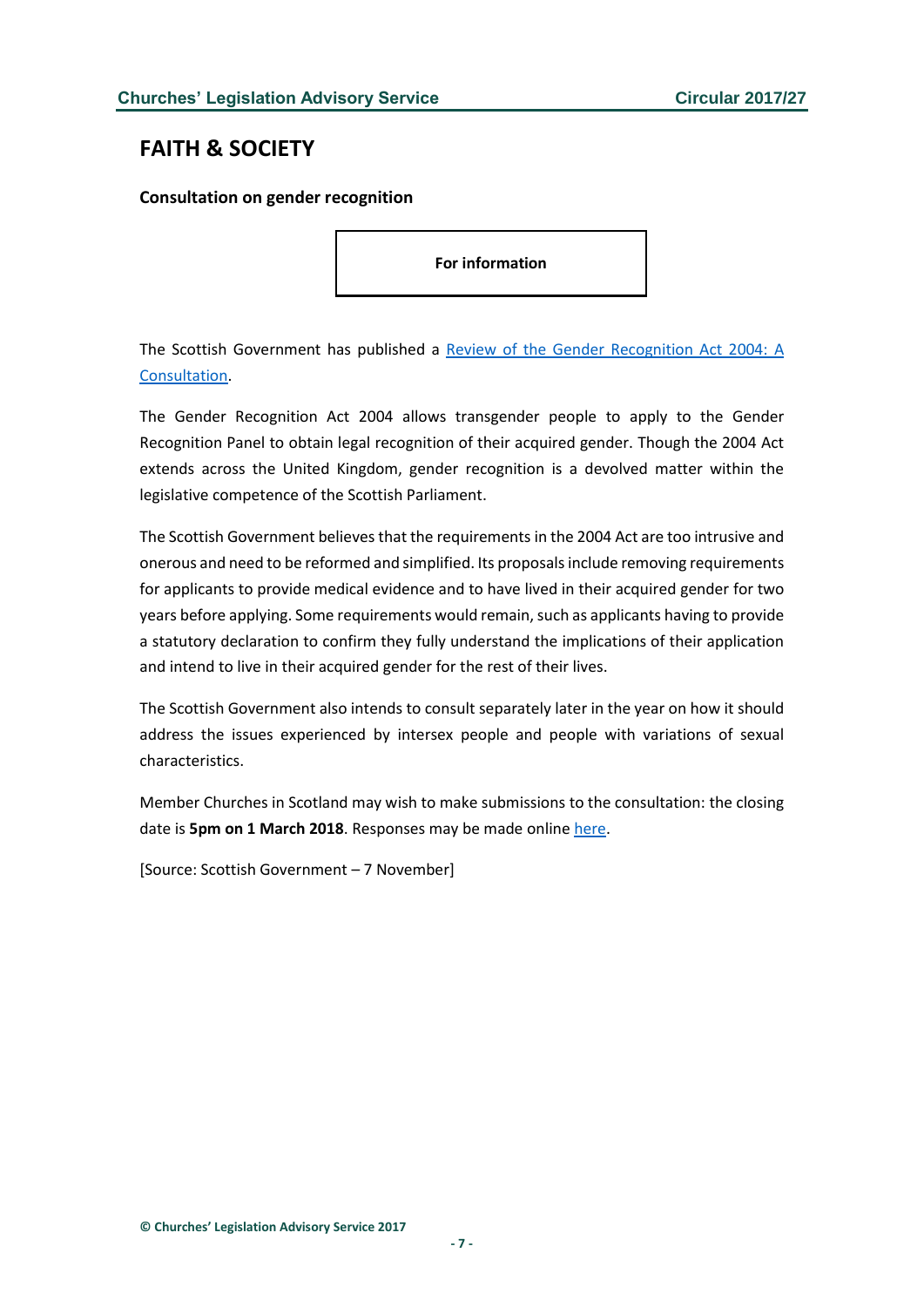# <span id="page-7-0"></span>**ODDS & ENDS**

# <span id="page-7-1"></span>**Conscientious objection and acquittal for alleged criminal damage**

**For information**

On 26 October, the Revd Daniel Woodhouse, a Methodist Minister, and Sam Walton, who works with the Quakers in Britain, were found not guilty at Burnley Magistrates' Court of criminal damage. Armed with a hammer, they had attempted to reach aircraft that were bound for Saudi Arabia when they were apprehended at BAE Warton in January 2017. Their intention was to 'disable' aircraft intended for the Saudi Air Force.

Their defence was 'lawful excuse' under s.5 Criminal Damage Act 1971: that they had acted:

"… in order to protect property belonging to [themselves] or another or a right or interest in property which was or which [they] believed to be vested in [themselves] or another, and at the time of the act or acts alleged to constitute the offence [they] believed—

(i) that the property, right or interest was in immediate need of protection; and

(ii) that the means of protection adopted or proposed to be adopted were or would be reasonable having regard to all the circumstances"

– the property in question being in Yemen, with which Saudi Arabia is at war.

District Judge James Clarke accepted their evidence that they

"honestly believed that property was in need of immediate protection as they had a firm belief that the damage was an ongoing consequence of the war. I am satisfied that they honestly believed that they acted as soon as they safely could, having assessed their information, prepared for the ultimate act of damage or disarmament and planned as safe an entry to the site as they could manage."

He further accepted that the actual damage to the fence and the door was "no more than the defendants honestly believed was necessary to achieve their aim".

But though they were both acquitted, DJ Clarke pointed out that "The defence under s.5 is very specific to this offence".<sup>1</sup>

[Source: CLAS summary – 15 November]

 $\overline{a}$ 

<sup>1</sup> *R v Walton and Woodhouse* [2017] Burnley Magistrates' Court (unreported). I am very grateful to Daniel J Hill for providing me with a copy of DJ Clarke's judgment.